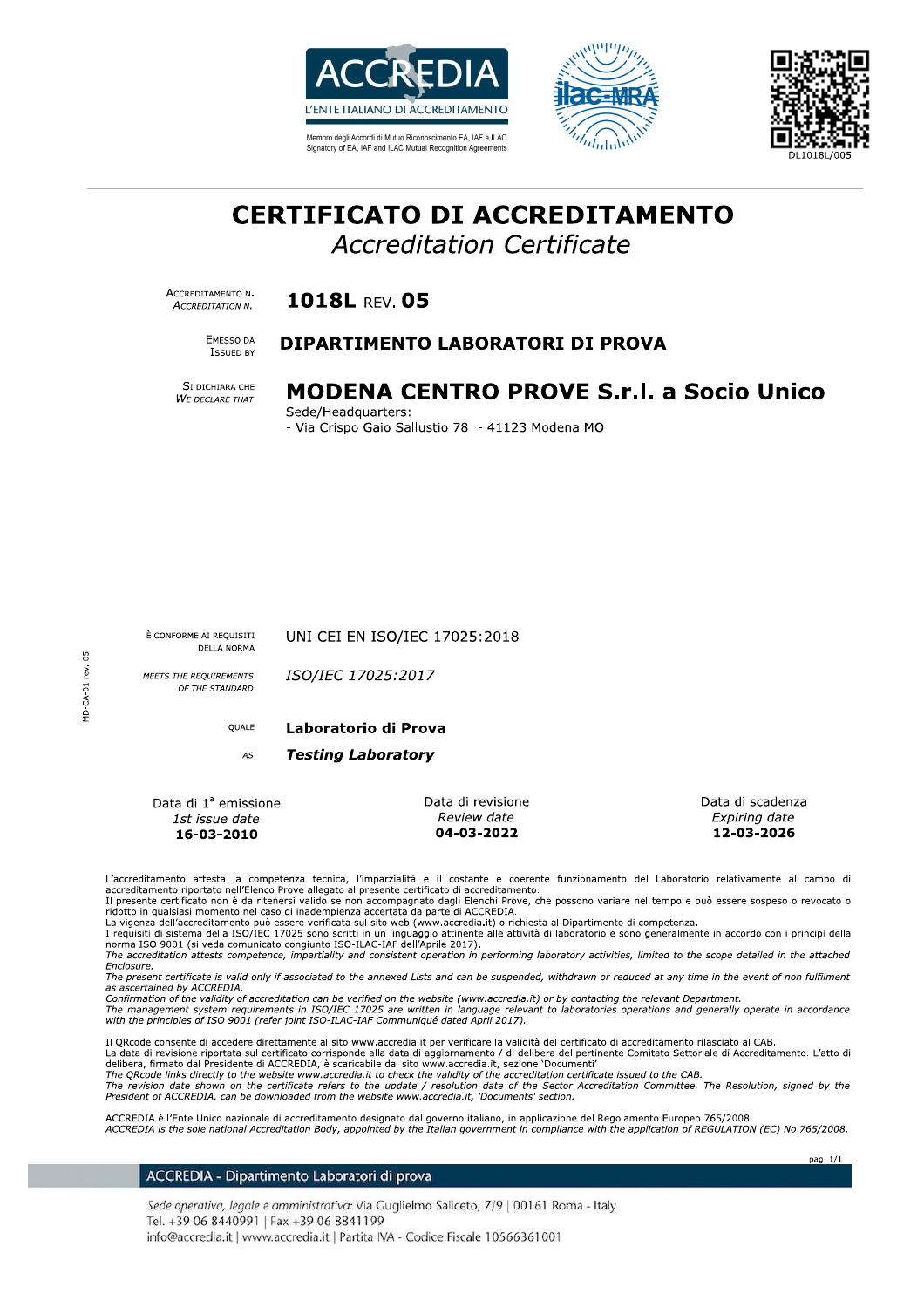

| <b>MODENA CENTRO PROVE S.r.l. a Socio Unico</b><br>Via Crispo Gaio Sallustio 78<br>41123 Modena MO |         |              | Campo di accreditamento - Reg.(EU) 305/2011<br>Prodotti da Costruzione (CPR) - Sistema AVCP 3 |
|----------------------------------------------------------------------------------------------------|---------|--------------|-----------------------------------------------------------------------------------------------|
|                                                                                                    | Sede: A | Revisione: 2 | Data: 04/03/2022                                                                              |

| <b>Decision</b><br><b>Decisione</b> | Product family, product/Intended use<br>Famiglia di prodotti, prodotto/uso<br>previsto                                                                                                                                                                                             | <b>AVCP system</b><br>Sistema AVCP | <b>Technical specification</b><br>Specifica tecnica | <b>Art.46 Reg.(UE)</b><br>n. 305/2011 |
|-------------------------------------|------------------------------------------------------------------------------------------------------------------------------------------------------------------------------------------------------------------------------------------------------------------------------------|------------------------------------|-----------------------------------------------------|---------------------------------------|
| 97/808/EC                           | Floorings -<br>Rigid<br>flooring<br>products<br>$\sim$<br>Components: paving units, tiles, mosaics,<br>parquet, decking of mesh or sheet, floor<br>gratings, rigid laminated floorings, wood<br>based products (for internal uses including<br>enclosed public transport premises) | 3                                  | EN 14411:2012                                       |                                       |
| 98/437/EC                           | Internal and external wall and ceiling finishes<br>- Tiles (as internal or external finishes in walls<br>or ceilings, as relevant, subject to regulations<br>on dangerous substances)                                                                                              | 3                                  | EN 14411:2012                                       |                                       |

# **ACCREDIA**

Dipartimento<br>Laboratori di prova

SEDE LEGALE, OPERATIVA E AMMINISTRATIVA Via Guglielmo Saliceto, 7/9 00161 Roma T +39 06 8440991 F +39 06 8841199 accredia.it / info@accredia.it C.F. / P. IVA 10566361001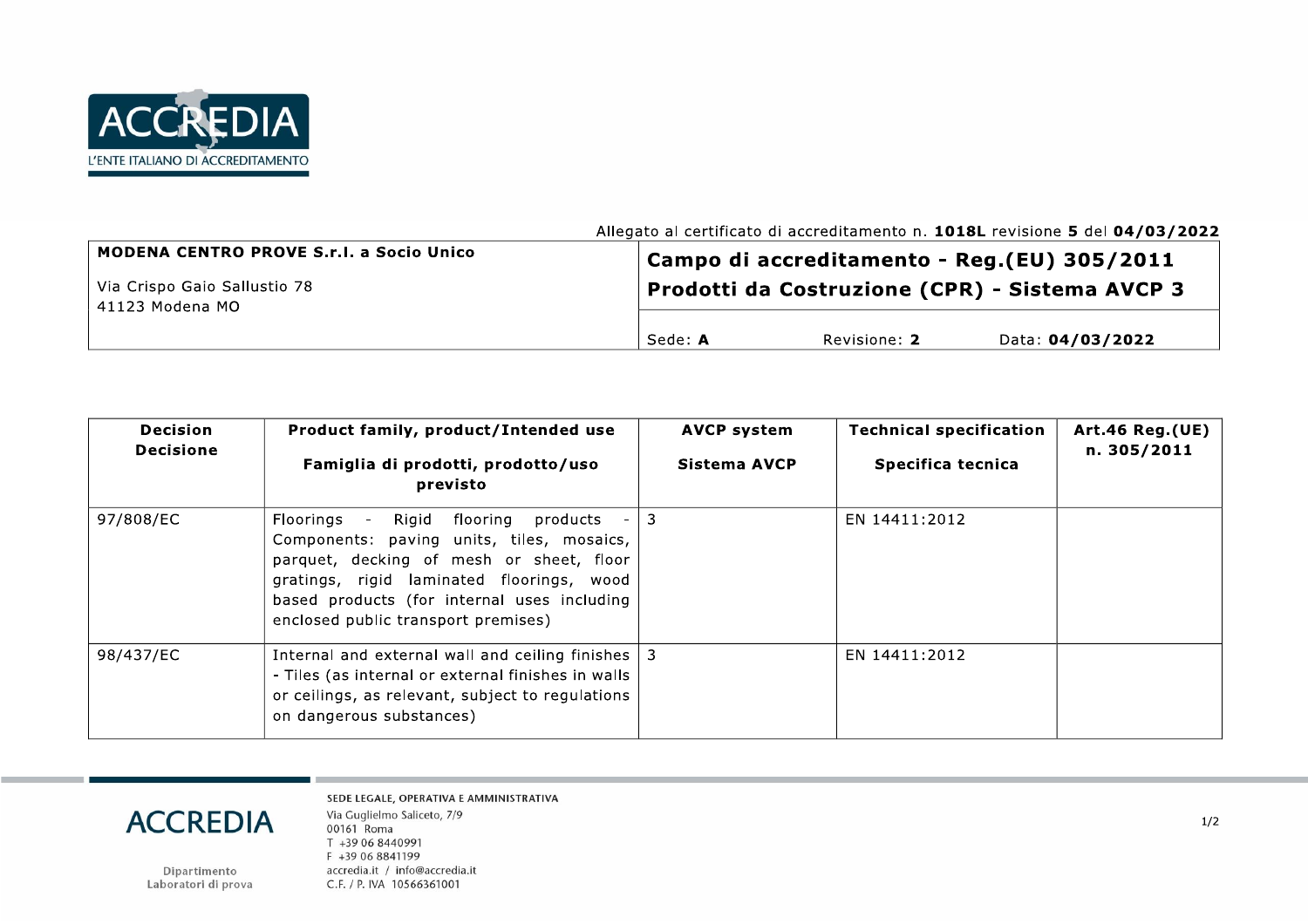| <b>Decision</b><br><b>Decisione</b> | Product family, product/Intended use<br>Famiglia di prodotti, prodotto/uso<br>previsto                                               | <b>AVCP system</b><br>Sistema AVCP | <b>Technical specification</b><br>Specifica tecnica | <b>Art.46 Reg.(UE)</b><br>n. 305/2011 |
|-------------------------------------|--------------------------------------------------------------------------------------------------------------------------------------|------------------------------------|-----------------------------------------------------|---------------------------------------|
| 99/470/EC                           | Construction adhesives - Adhesives for tiles 2<br>(for internal and external uses in buildings and<br>other civil engineering works) |                                    | EN 12004:2007+A1:2012                               |                                       |
| 99/90/EC                            | (in<br>Membranes<br>courses<br>Damp<br>proof<br>buildings)                                                                           | -3                                 | EN 14891:2012, EN<br>14891:2012/AC:2012             |                                       |

**ACCREDIA** Il Direttore del Dipartimento (Dr.ssa Silvia Tramontin)

Firmato digitalmente da: SILVIA TRAMONTIN<br>Luogo: Roma<br>Data: 04/03/2022 16:57:18

# **ACCREDIA**

Dipartimento<br>Laboratori di prova

SEDE LEGALE, OPERATIVA E AMMINISTRATIVA Via Guglielmo Saliceto, 7/9 00161 Roma T +39 06 8440991 F +39 06 8841199 accredia.it / info@accredia.it C.F. / P. IVA 10566361001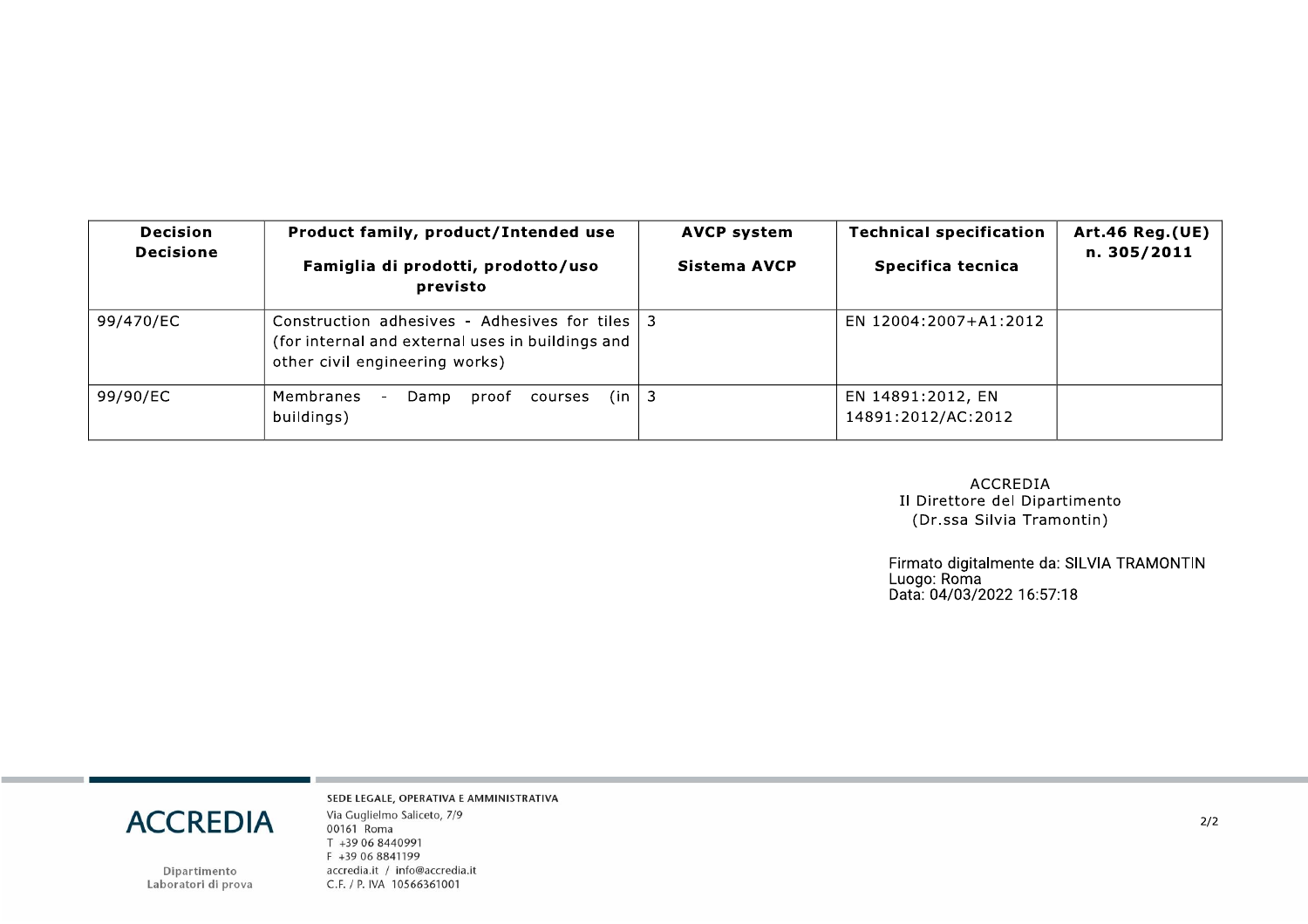

| MODENA CENTRO PROVE S.r.I. a Socio Unico            | UNI CEI EN ISO/IEC 17025:2018 |                  |
|-----------------------------------------------------|-------------------------------|------------------|
| l Via Crispo Gaio Sallustio 78<br>l 41123 Modena MO | Revisione: 26                 | Data: 04/03/2022 |
|                                                     | Sede <b>A</b>                 | pag. 1 di 7      |

# ELENCO PROVE ACCREDITATE - CON CAMPO FISSO IN CATEGORIA: 0

| <b>Acciai/Steels</b>                                                                                                                                                                                                                                                                                                                                                                                                                                                            |                                                                 |                                 |     |
|---------------------------------------------------------------------------------------------------------------------------------------------------------------------------------------------------------------------------------------------------------------------------------------------------------------------------------------------------------------------------------------------------------------------------------------------------------------------------------|-----------------------------------------------------------------|---------------------------------|-----|
| Denominazione della prova / Campi di prova                                                                                                                                                                                                                                                                                                                                                                                                                                      | Metodo di prova                                                 | Tecnica di prova                | 0&I |
| Determinazione della dimensione media del grano/Determining<br>average grain size                                                                                                                                                                                                                                                                                                                                                                                               | UNI EN ISO 643:2020 - solo/only Microscopia ottica<br>Par 7.1.2 |                                 |     |
| Valutazione delle inclusioni non metalliche/Micrografic method<br>examination of non metallic inclusions                                                                                                                                                                                                                                                                                                                                                                        | ASTM E45-18a - solo/only Met A                                  | Microscopia ottica              |     |
| Valutazione delle inclusioni non metalliche/Micrografic method<br>examination of non metallic inclusions                                                                                                                                                                                                                                                                                                                                                                        | UNI 3244:1980                                                   | Microscopia ottica              |     |
| Acque destinate al consumo umano (1)/Drinking waters (1), Acque di scarico/Waste waters                                                                                                                                                                                                                                                                                                                                                                                         |                                                                 |                                 |     |
| Denominazione della prova / Campi di prova                                                                                                                                                                                                                                                                                                                                                                                                                                      | Metodo di prova                                                 | Tecnica di prova                | O&I |
| Conducibilità/Conductivity                                                                                                                                                                                                                                                                                                                                                                                                                                                      | APAT CNR IRSA 2030 Man 29<br>2003                               | Conduttimetria                  |     |
| Acque destinate al consumo umano (1)/Drinking waters (1), Acque di scarico/Waste waters, Eluati da test di cessione<br>(1)/Eluates from leaching test (1)                                                                                                                                                                                                                                                                                                                       |                                                                 |                                 |     |
| Denominazione della prova / Campi di prova                                                                                                                                                                                                                                                                                                                                                                                                                                      | Metodo di prova                                                 | Tecnica di prova                | O&I |
| pH/pH                                                                                                                                                                                                                                                                                                                                                                                                                                                                           | APAT CNR IRSA 2060 Man 29<br>2003                               | Potenziometria                  |     |
| Acque destinate al consumo umano (1)/Drinking waters (1), Eluati da test di cessione (1)/Eluates from leaching test (1)                                                                                                                                                                                                                                                                                                                                                         |                                                                 |                                 |     |
| Denominazione della prova / Campi di prova                                                                                                                                                                                                                                                                                                                                                                                                                                      | Metodo di prova                                                 | Tecnica di prova                | O&I |
| Solidi totali disciolti (TDS)/Total dissolved solids (TDS)                                                                                                                                                                                                                                                                                                                                                                                                                      | APAT CNR IRSA 2090 A Man 29<br>2003                             | Gravimetria                     |     |
| Acque destinate al consumo umano/Drinking waters                                                                                                                                                                                                                                                                                                                                                                                                                                |                                                                 |                                 |     |
| Denominazione della prova / Campi di prova                                                                                                                                                                                                                                                                                                                                                                                                                                      | Metodo di prova                                                 | Tecnica di prova                | O&I |
| Durezza/Hardness                                                                                                                                                                                                                                                                                                                                                                                                                                                                | APAT CNR IRSA 2040 B Man 29<br>2003                             | Titrimetria<br>complessometrica |     |
| Indice di permanganato (Ossidabilità)/Permanganate index<br>(Oxidability)                                                                                                                                                                                                                                                                                                                                                                                                       | UNI EN ISO 8467:1997                                            | Titrimetria                     |     |
| Acque destinate al consumo umano/Drinking waters, Acque di scarico/Waste waters                                                                                                                                                                                                                                                                                                                                                                                                 |                                                                 |                                 |     |
| Denominazione della prova / Campi di prova                                                                                                                                                                                                                                                                                                                                                                                                                                      | Metodo di prova                                                 | Tecnica di prova                | O&I |
| Azoto ammoniacale/Ammonium nitrogen                                                                                                                                                                                                                                                                                                                                                                                                                                             | UNI 11669:2017                                                  | Spettrofotometria<br>UV-VIS     |     |
| Acque destinate al consumo umano/Drinking waters, Acque di scarico/Waste waters, Acque sotterranee/Ground waters,<br>Acque superficiali/Surface waters                                                                                                                                                                                                                                                                                                                          |                                                                 |                                 |     |
| Denominazione della prova / Campi di prova                                                                                                                                                                                                                                                                                                                                                                                                                                      | Metodo di prova                                                 | Tecnica di prova                | 0&I |
| Alluminio/Aluminium, Antimonio/Antimony, Arsenico/Arsenic,<br>Bario/Barium, Berillio/Beryllium, Boro/Boron, Cadmio/Cadmium,<br>Calcio/Calcium, Cobalto/Cobalt, Cromo/Chromium, Durezza (da<br>calcolo)/Hardness (calculation), Ferro/Iron, Fosforo/Phosphorus,<br>Magnesio/Magnesium, Manganese/Manganese,<br>Molibdeno/Molybdenum, Nichel/Nickel, Piombo/Lead,<br>Potassio/Potassium, Rame/Copper, Selenio/Selenium, Sodio/Sodium,<br>Stagno/Tin, Vanadio/Vanadium, Zinco/Zinc | UNI EN ISO 11885:2009                                           | ICP-OES                         |     |
| Anioni/Anions: Azoto nitrico (da calcolo)/Nitric nitrogen (calculation), UNI EN ISO 10304-1:2009<br>Azoto nitroso (da calcolo)/Nitrous nitrogen (calculation),<br>Cloruri/Chloride, Fluoruri/Fluoride, Nitrati/Nitrate, Nitriti/Nitrite,<br>Solfati/Sulphates                                                                                                                                                                                                                   |                                                                 | Cromatografia ionica            |     |
| Acque di scarico/Waste waters                                                                                                                                                                                                                                                                                                                                                                                                                                                   |                                                                 |                                 |     |
| Denominazione della prova / Campi di prova                                                                                                                                                                                                                                                                                                                                                                                                                                      | Metodo di prova                                                 | Tecnica di prova                | O&I |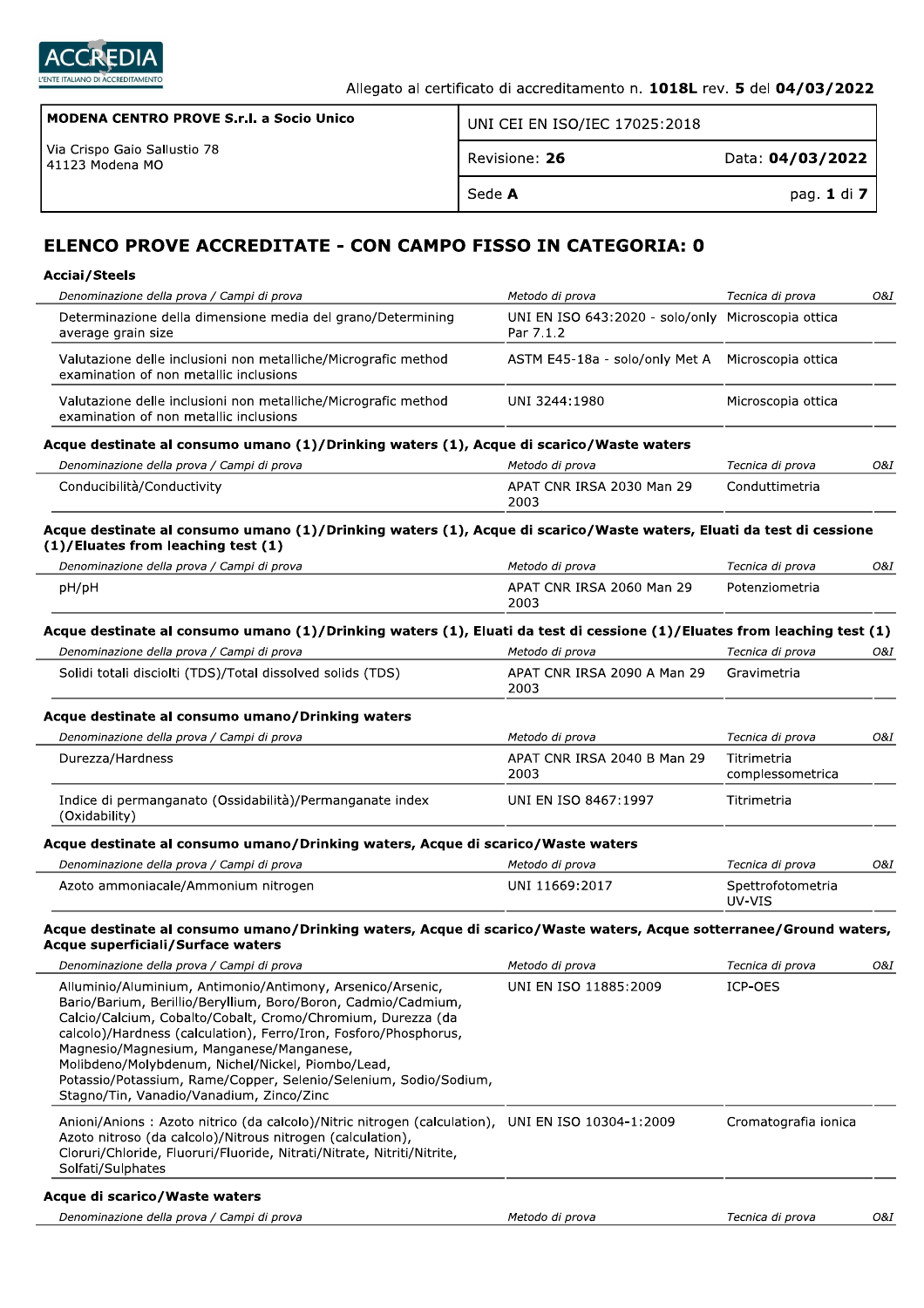

| <b>MODENA CENTRO PROVE S.r.I. a Socio Unico</b>                                                                                                                                                                                                                       |        | UNI CEI EN ISO/IEC 17025:2018                 |                                       |
|-----------------------------------------------------------------------------------------------------------------------------------------------------------------------------------------------------------------------------------------------------------------------|--------|-----------------------------------------------|---------------------------------------|
| Via Crispo Gaio Sallustio 78<br>41123 Modena MO                                                                                                                                                                                                                       |        | Revisione: 26                                 | Data: 04/03/2022                      |
|                                                                                                                                                                                                                                                                       | Sede A |                                               | pag. 2 di 7                           |
| Idrocarburi totali/Total hydrocarbons                                                                                                                                                                                                                                 |        | APAT CNR IRSA 5160 A2 Man 29<br>2003          | Gravimetria                           |
| Indice di idrocarburi/Hydrocarbon oil index                                                                                                                                                                                                                           |        | UNI EN ISO 9377-2:2002                        | GC-FID                                |
| Solidi sospesi totali/Total suspended solids                                                                                                                                                                                                                          |        | APAT CNR IRSA 2090 B Man 29<br>2003           | Gravimetria                           |
| Sostanze oleose totali/Total oily substances                                                                                                                                                                                                                          |        | APAT CNR IRSA 5160 A1 Man 29<br>2003          | Gravimetria                           |
| Acque di scarico/Waste waters, Eluati da test di cessione (1)/Eluates from leaching test (1), Rifiuti liquidi acquosi<br>(1)/Aqueous liquid wastes (1)                                                                                                                |        |                                               |                                       |
| Denominazione della prova / Campi di prova                                                                                                                                                                                                                            |        | Metodo di prova                               | Tecnica di prova                      |
| Richiesta chimica di ossigeno (COD)/Chemical oxygen demand (COD) ISPRA Man 117 2014                                                                                                                                                                                   |        |                                               | Spettrofotometria<br>UV-VIS           |
| Adesivi cementizi per piastrelle in ceramica/Cementitious adhesives for ceramic tiles                                                                                                                                                                                 |        |                                               |                                       |
| Denominazione della prova / Campi di prova<br>Adesione a trazione/Tensile adhesion strength (CPR Decisione n.                                                                                                                                                         |        | Metodo di prova<br>EN 1348:2007, UNI EN       | Tecnica di prova<br>Dinamometria      |
| 99/470/EC)                                                                                                                                                                                                                                                            |        | 12004-2:2017 par 8.3                          |                                       |
| Determinazione del tempo aperto / Determination of open time (CPR EN 1346:2007, UNI EN<br>Decisione n. 99/470/EC)                                                                                                                                                     |        | 12004-2:2017 par 8.1                          |                                       |
| Determinazione della deformazione trasversale/Determination of<br>transverse deformation (CPR Decisione n. 99/470/EC)                                                                                                                                                 |        | EN 12002:2008, UNI EN<br>12004-2:2017 par 8.6 |                                       |
| Determinazione dello scorrimento/Determination of slip (CPR<br>Decisione n. 99/470/EC)                                                                                                                                                                                |        | EN 1308:2007, UNI EN<br>12004-2:2017 par 8.2  |                                       |
| Eluati da test di cessione $(1)/$ Eluates from leaching test $(1)$                                                                                                                                                                                                    |        |                                               |                                       |
| Denominazione della prova / Campi di prova                                                                                                                                                                                                                            |        | Metodo di prova                               | Tecnica di prova                      |
| Anioni/Anions: Cloruri/Chloride, Fluoruri/Fluoride, Nitrati/Nitrate,<br>Solfati/Sulphates                                                                                                                                                                             |        | UNI EN ISO 10304-1:2009                       | Cromatografia ionica                  |
| Antimonio/Antimony, Arsenico/Arsenic, Bario/Barium,<br>Berillio/Beryllium, Cadmio/Cadmium, Cobalto/Cobalt,<br>Cromo/Chromium, Fosforo/Phosphorus, Molibdeno/Molybdenum,<br>Nichel/Nickel, Piombo/Lead, Rame/Copper, Selenio/Selenium,<br>Vanadio/Vanadium, Zinco/Zinc |        | UNI EN ISO 11885:2009                         | ICP-OES                               |
| Eluati da test di cessione (1)/Eluates from leaching test (1), Rifiuti liquidi acquosi (1)/Aqueous liquid wastes (1)<br>Denominazione della prova / Campi di prova                                                                                                    |        | Metodo di prova                               |                                       |
| Richiesta chimica di ossigeno (COD)/Chemical oxygen demand (COD) ISO 15705:2002                                                                                                                                                                                       |        |                                               | Tecnica di prova<br>Spettrofotometria |
|                                                                                                                                                                                                                                                                       |        |                                               | UV-VIS                                |
| Emissioni da sorgente fissa/Stationary source emissions                                                                                                                                                                                                               |        |                                               |                                       |
| Denominazione della prova / Campi di prova<br>Carbonio organico totale (TOC)/Total Organic Carbon (TOC), Carbonio UNI EN 12619:2013<br>organico totale in forma gassosa (espresso come TVOC) /Gaseous                                                                 |        | Metodo di prova                               | Tecnica di prova<br>FID               |
| Total Organic Carbon (expressed as TVOC)                                                                                                                                                                                                                              |        |                                               |                                       |
| Ossigeno/Oxygen                                                                                                                                                                                                                                                       |        | UNI EN 14789:2017                             | Paramagnetismo                        |
| Vapore acqueo (Umidità)/Water vapour (moisture)                                                                                                                                                                                                                       |        | UNI EN 14790:2017                             | Gravimetria                           |
| Velocità e portata/Velocity and Volume flow rate                                                                                                                                                                                                                      |        | UNI EN ISO 16911-2:2013                       | Tubo di Pitot                         |
| Emissioni: flussi gassosi convogliati/Stack emission in conveyed gas flow<br>Denominazione della prova / Campi di prova                                                                                                                                               |        | Metodo di prova                               | Tecnica di prova                      |
| Velocità e portata/Velocity and Volume flow rate                                                                                                                                                                                                                      |        | UNI 10169:2001                                | Tubo di Pitot                         |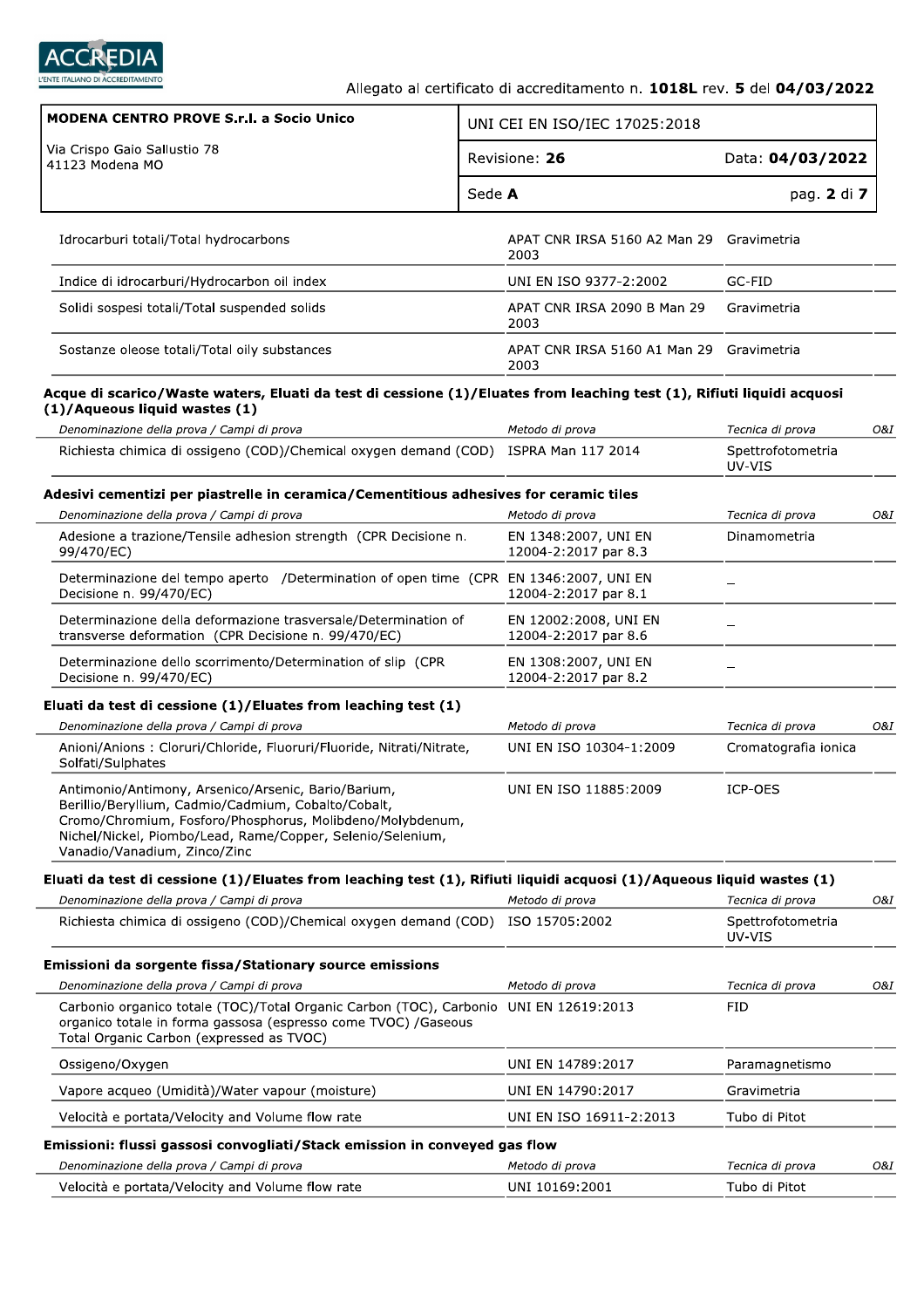

٦

| MODENA CENTRO PROVE S.r.I. a Socio Unico            | UNI CEI EN ISO/IEC 17025:2018 |                  |
|-----------------------------------------------------|-------------------------------|------------------|
| l Via Crispo Gaio Sallustio 78<br>l 41123 Modena MO | Revisione: 26                 | Data: 04/03/2022 |
|                                                     | Sede A                        | pag. 3 di 7      |

÷

#### Fanghi/Sludges, Rifiuti/Wastes

| Denominazione della prova / Campi di prova                                                                                                                                                                                              | Metodo di prova                                                   | Tecnica di prova   | O&I |
|-----------------------------------------------------------------------------------------------------------------------------------------------------------------------------------------------------------------------------------------|-------------------------------------------------------------------|--------------------|-----|
| pH/pH                                                                                                                                                                                                                                   | CNR IRSA 1 Q 64 Vol 3 1985 +<br>APAT CNR IRSA 2060 Man 29<br>2003 | Potenziometria     |     |
| Residuo secco a 105°C/Dry residue at 105°C                                                                                                                                                                                              | CNR IRSA 2 Q 64 Vol 2<br>1984/Notiziario IRSA 2 2008              | Gravimetria        |     |
| <b>Ghise/Cast irons</b>                                                                                                                                                                                                                 |                                                                   |                    |     |
| Denominazione della prova / Campi di prova                                                                                                                                                                                              | Metodo di prova                                                   | Tecnica di prova   | O&I |
| Classificazione della grafite/Graphite classification                                                                                                                                                                                   | UNI EN ISO 945-1:2019 -<br>escluso/except cap. 8.5                | Esame visivo       |     |
| Giunti saldati di materiali metallici/Welds of metallics materials                                                                                                                                                                      |                                                                   |                    |     |
| Denominazione della prova / Campi di prova                                                                                                                                                                                              | Metodo di prova                                                   | Tecnica di prova   | O&I |
| Esame macroscopico/Macroscopic examination, Esame<br>microscopico/Microscopic examination                                                                                                                                               | UNI EN ISO 17639:2013                                             | Esame visivo       |     |
| Prove di resilienza/Impact test (2,5-450 J)                                                                                                                                                                                             | UNI EN ISO 9016:2012 + UNI EN Pendolo di Charpy<br>ISO 148-1:2016 |                    |     |
| Prove di trazione longitudinale/Longitudinal tensile test (0,12 - 600<br>kN)                                                                                                                                                            | UNI EN ISO 5178:2019 + UNI EN Trazione<br>ISO 6892-1:2020         |                    |     |
| Prove di trazione trasversale sulle saldature/Transverse tensile test on UNI EN ISO 4136:2012 + UNI EN Trazione<br>welds (0,12 - 600 kN)                                                                                                | ISO 6892-1:2020                                                   |                    |     |
| Leghe di ferro/Iron alloys - solo/only Acciai/Steels                                                                                                                                                                                    |                                                                   |                    |     |
| Denominazione della prova / Campi di prova                                                                                                                                                                                              | Metodo di prova                                                   | Tecnica di prova   | O&I |
| Misurazione degli spessori degli strati induriti indotti dai trattamenti<br>superficiali di carbocementazione e carbonitrurazione/Measurement of escluso/except cap. 4.2.2<br>hardened layers induced by carburizing and carbonitriding | UNI 11153-1:2006 -                                                |                    |     |
| Misurazione degli spessori degli strati induriti indotti dai trattamenti<br>superficiali di nitrurazione e nitrocarburazione ferritica/Measurement<br>of hardened layers induced by nitriding and ferritic nitrocarburizing             | UNI 11153-2:2006                                                  |                    |     |
| Misurazione degli spessori degli strati induriti indotti dal trattamento di UNI 11153-3:2006<br>tempra superficiale/Measurement of hardened layers induced by<br>surface hardening                                                      |                                                                   |                    |     |
| Materiali duri per pavimentazioni/Hard Surface Flooring Materials                                                                                                                                                                       |                                                                   |                    |     |
| Denominazione della prova / Campi di prova                                                                                                                                                                                              | Metodo di prova                                                   | Tecnica di prova   | O&I |
| Coefficiente d'attrito/Coefficients of Friction                                                                                                                                                                                         | ANSI A326.3:2022                                                  |                    |     |
| Materiali metallici ferrosi/Ferrous metallic materials                                                                                                                                                                                  |                                                                   |                    |     |
| Denominazione della prova / Campi di prova                                                                                                                                                                                              | Metodo di prova                                                   | Tecnica di prova   | O&I |
| Esame macroscopico/Macroscopic examination                                                                                                                                                                                              | UNI 3138:1984                                                     | Esame visivo       |     |
| Esame microscopico/Microscopic examination                                                                                                                                                                                              | UNI 3137:1965                                                     | Microscopia ottica |     |
|                                                                                                                                                                                                                                         |                                                                   |                    |     |
| Materiali metallici/Metallic materials                                                                                                                                                                                                  |                                                                   |                    |     |
| Denominazione della prova / Campi di prova                                                                                                                                                                                              | Metodo di prova                                                   | Tecnica di prova   | O&I |
| Durezza Brinell/Brinell Hardness (HBW 10/3000)                                                                                                                                                                                          | UNI EN ISO 6506-1:2015                                            |                    |     |
| Durezza Rockwell/Rockwell hardness - solo/only Scala HRC                                                                                                                                                                                | UNI EN ISO 6508-1:2016                                            |                    |     |
| Durezza Vickers/Vickers hardness (HV 1)                                                                                                                                                                                                 | UNI EN ISO 6507-1:2018                                            |                    |     |
| Prove di resilienza su provetta Charpy/Charpy pendulum impact test - UNI EN ISO 148-1:2016<br>solo/only da T=-96 $\degree$ C a T=Tambiente (2,5-450 J)                                                                                  |                                                                   | Pendolo di Charpy  |     |
|                                                                                                                                                                                                                                         |                                                                   |                    |     |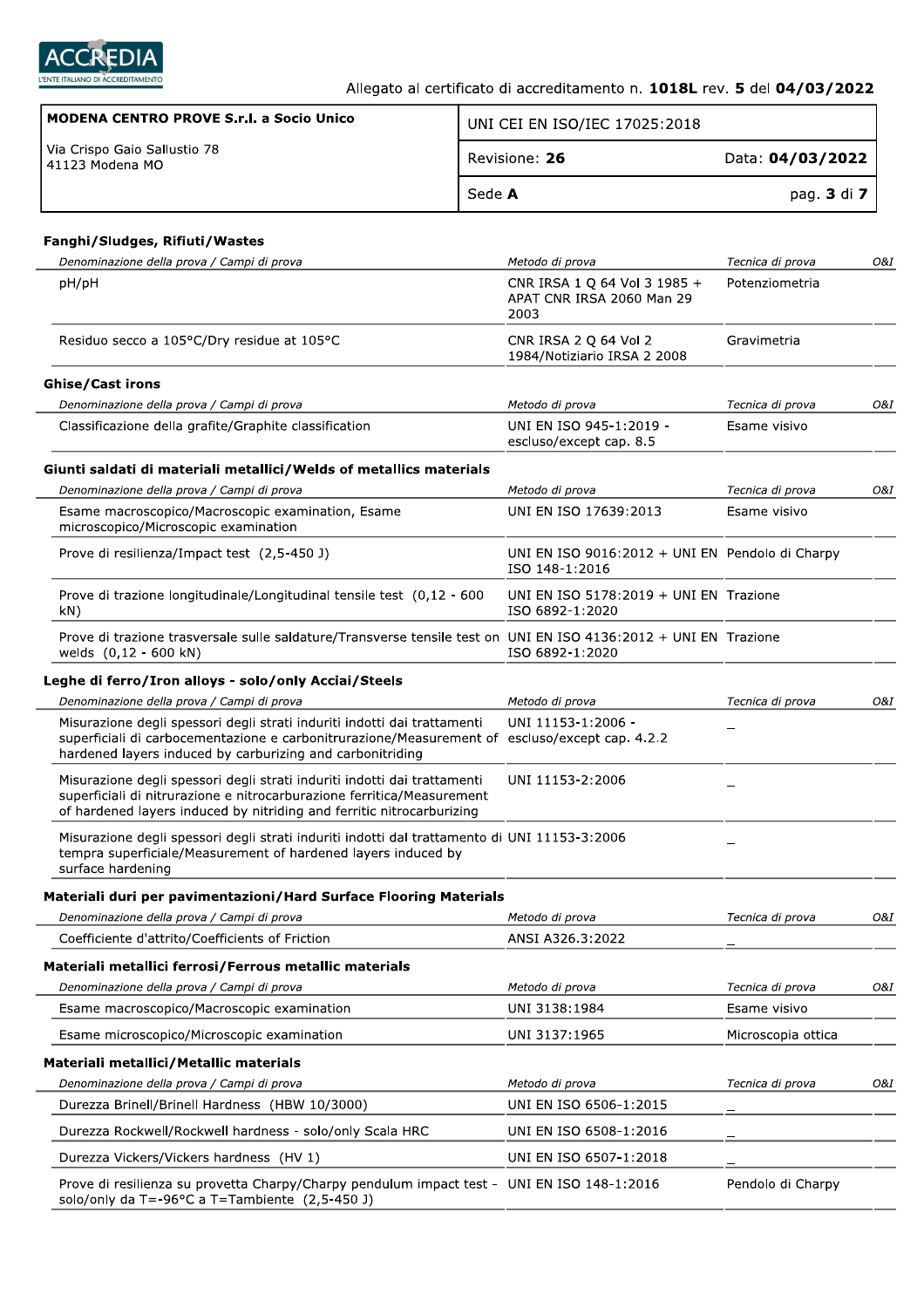

| Via Crispo Gaio Sallustio 78<br>Revisione: 26<br>Data: 04/03/2022<br>41123 Modena MO<br>Sede A<br>pag. 4 di 7<br>Prove di resilienza su provino intagliato/Notched bar impact test -<br><b>ASTM E23-18</b><br>Pendolo di Charpy<br>solo/only A temperatura ambiente (2,5-450 J)<br>Pendolo di Charpy<br>Prove di resilienza su provino intagliato/Notched bar impact test -<br><b>ASTM E23-18</b><br>solo/only da T=-96°C a T=Tambiente (2,5-450 J)<br>ASTM A370-21 + ASTM<br>Prove di trazione a temperatura ambiente/Tensile testing at room<br>Trazione<br>temperature $(0,12 - 600$ kN)<br>E8/E8M-21 - solo/only Met A<br>Materiali metallici/Metallic materials - solo/only Acciai/Steels<br>Denominazione della prova / Campi di prova<br>Metodo di prova<br>Tecnica di prova<br>Determinazione della dimensione media del grano/Determining<br>ASTM E112-13(2021) - solo/only Microscopia ottica<br>Par 10<br>average grain size<br>Materiali metallici/Metallic materials - solo/only Alluminio e sue leghe: getti e semilavorati in alluminio/Aluminum and<br>its alloys: aluminum castings and semi-finished products<br>Denominazione della prova / Campi di prova<br>Metodo di prova<br>Tecnica di prova<br>UNI EN ISO 6892-1:2020 -<br>Prove di trazione a temperatura ambiente/Tensile testing at room<br>Trazione<br>temperature $(0,12 - 600 kN)$<br>solo/only Metodo B<br>Materiali metallici/Metallic materials - solo/only Getti di ghisa grigia/Gray iron castings jets; Ghisa austenitica per<br>getti/Austenitic cast iron for castings; Getti di ghisa a grafite sferoidale/Spheroidal graphite cast iron jets<br>Denominazione della prova / Campi di prova<br>Metodo di prova<br>Tecnica di prova<br>UNI EN ISO 6892-1:2020 -<br>Prove di trazione a temperatura ambiente/Tensile testing at room<br>Trazione<br>temperature $(0,12 - 600 kN)$<br>solo/only Metodo B<br>Materiali metallici/Metallic materials - solo/only Leghe di alluminio e materiali metallici non ferrosi/Aluminum alloys and<br>non-ferrous metal materials<br>Denominazione della prova / Campi di prova<br>Metodo di prova<br>Tecnica di prova<br><b>ASTM E340-15</b><br>Esame macroscopico/Macroscopic examination<br>Esame visivo<br>Materiali metallici/Metallic materials - solo/only Materiali metallici (acciai): barre, piatti, lamiere, profilati, fili, lamiere<br>sottili, nastri, tubi/ Steels: bars, plates, sheets, profiles, wires, thin sheets, strips, tubes<br>Denominazione della prova / Campi di prova<br>Metodo di prova<br>Tecnica di prova<br>Prove di trazione a temperatura ambiente/Tensile testing at room<br>UNI EN ISO 6892-1:2020 -<br>Trazione<br>temperature $(0,12 - 600$ kN)<br>solo/only Metodo B<br>Materiali metallici/Metallic materials - solo/only Materiali metallici non ferrosi/Not ferrous metallic materials<br>Denominazione della prova / Campi di prova<br>Metodo di prova<br>Tecnica di prova<br>Esame microscopico/Microscopic examination<br>ASTM E3-11(2017) + ASTM<br>Microscopia ottica<br>E407-07(2015)e1<br>Piastrelle di ceramica non smaltate/Ceramic unglazed tiles |     |
|----------------------------------------------------------------------------------------------------------------------------------------------------------------------------------------------------------------------------------------------------------------------------------------------------------------------------------------------------------------------------------------------------------------------------------------------------------------------------------------------------------------------------------------------------------------------------------------------------------------------------------------------------------------------------------------------------------------------------------------------------------------------------------------------------------------------------------------------------------------------------------------------------------------------------------------------------------------------------------------------------------------------------------------------------------------------------------------------------------------------------------------------------------------------------------------------------------------------------------------------------------------------------------------------------------------------------------------------------------------------------------------------------------------------------------------------------------------------------------------------------------------------------------------------------------------------------------------------------------------------------------------------------------------------------------------------------------------------------------------------------------------------------------------------------------------------------------------------------------------------------------------------------------------------------------------------------------------------------------------------------------------------------------------------------------------------------------------------------------------------------------------------------------------------------------------------------------------------------------------------------------------------------------------------------------------------------------------------------------------------------------------------------------------------------------------------------------------------------------------------------------------------------------------------------------------------------------------------------------------------------------------------------------------------------------------------------------------------------------------------------------------------------------------------------------------------------------------------------------------------------------------------------------------------------------------------------------------------------------------------------------------------------------------------------------------------------------------------------------------------------------|-----|
|                                                                                                                                                                                                                                                                                                                                                                                                                                                                                                                                                                                                                                                                                                                                                                                                                                                                                                                                                                                                                                                                                                                                                                                                                                                                                                                                                                                                                                                                                                                                                                                                                                                                                                                                                                                                                                                                                                                                                                                                                                                                                                                                                                                                                                                                                                                                                                                                                                                                                                                                                                                                                                                                                                                                                                                                                                                                                                                                                                                                                                                                                                                                  |     |
|                                                                                                                                                                                                                                                                                                                                                                                                                                                                                                                                                                                                                                                                                                                                                                                                                                                                                                                                                                                                                                                                                                                                                                                                                                                                                                                                                                                                                                                                                                                                                                                                                                                                                                                                                                                                                                                                                                                                                                                                                                                                                                                                                                                                                                                                                                                                                                                                                                                                                                                                                                                                                                                                                                                                                                                                                                                                                                                                                                                                                                                                                                                                  |     |
|                                                                                                                                                                                                                                                                                                                                                                                                                                                                                                                                                                                                                                                                                                                                                                                                                                                                                                                                                                                                                                                                                                                                                                                                                                                                                                                                                                                                                                                                                                                                                                                                                                                                                                                                                                                                                                                                                                                                                                                                                                                                                                                                                                                                                                                                                                                                                                                                                                                                                                                                                                                                                                                                                                                                                                                                                                                                                                                                                                                                                                                                                                                                  |     |
|                                                                                                                                                                                                                                                                                                                                                                                                                                                                                                                                                                                                                                                                                                                                                                                                                                                                                                                                                                                                                                                                                                                                                                                                                                                                                                                                                                                                                                                                                                                                                                                                                                                                                                                                                                                                                                                                                                                                                                                                                                                                                                                                                                                                                                                                                                                                                                                                                                                                                                                                                                                                                                                                                                                                                                                                                                                                                                                                                                                                                                                                                                                                  |     |
|                                                                                                                                                                                                                                                                                                                                                                                                                                                                                                                                                                                                                                                                                                                                                                                                                                                                                                                                                                                                                                                                                                                                                                                                                                                                                                                                                                                                                                                                                                                                                                                                                                                                                                                                                                                                                                                                                                                                                                                                                                                                                                                                                                                                                                                                                                                                                                                                                                                                                                                                                                                                                                                                                                                                                                                                                                                                                                                                                                                                                                                                                                                                  |     |
|                                                                                                                                                                                                                                                                                                                                                                                                                                                                                                                                                                                                                                                                                                                                                                                                                                                                                                                                                                                                                                                                                                                                                                                                                                                                                                                                                                                                                                                                                                                                                                                                                                                                                                                                                                                                                                                                                                                                                                                                                                                                                                                                                                                                                                                                                                                                                                                                                                                                                                                                                                                                                                                                                                                                                                                                                                                                                                                                                                                                                                                                                                                                  |     |
|                                                                                                                                                                                                                                                                                                                                                                                                                                                                                                                                                                                                                                                                                                                                                                                                                                                                                                                                                                                                                                                                                                                                                                                                                                                                                                                                                                                                                                                                                                                                                                                                                                                                                                                                                                                                                                                                                                                                                                                                                                                                                                                                                                                                                                                                                                                                                                                                                                                                                                                                                                                                                                                                                                                                                                                                                                                                                                                                                                                                                                                                                                                                  | O&I |
|                                                                                                                                                                                                                                                                                                                                                                                                                                                                                                                                                                                                                                                                                                                                                                                                                                                                                                                                                                                                                                                                                                                                                                                                                                                                                                                                                                                                                                                                                                                                                                                                                                                                                                                                                                                                                                                                                                                                                                                                                                                                                                                                                                                                                                                                                                                                                                                                                                                                                                                                                                                                                                                                                                                                                                                                                                                                                                                                                                                                                                                                                                                                  |     |
|                                                                                                                                                                                                                                                                                                                                                                                                                                                                                                                                                                                                                                                                                                                                                                                                                                                                                                                                                                                                                                                                                                                                                                                                                                                                                                                                                                                                                                                                                                                                                                                                                                                                                                                                                                                                                                                                                                                                                                                                                                                                                                                                                                                                                                                                                                                                                                                                                                                                                                                                                                                                                                                                                                                                                                                                                                                                                                                                                                                                                                                                                                                                  |     |
|                                                                                                                                                                                                                                                                                                                                                                                                                                                                                                                                                                                                                                                                                                                                                                                                                                                                                                                                                                                                                                                                                                                                                                                                                                                                                                                                                                                                                                                                                                                                                                                                                                                                                                                                                                                                                                                                                                                                                                                                                                                                                                                                                                                                                                                                                                                                                                                                                                                                                                                                                                                                                                                                                                                                                                                                                                                                                                                                                                                                                                                                                                                                  | 0&I |
|                                                                                                                                                                                                                                                                                                                                                                                                                                                                                                                                                                                                                                                                                                                                                                                                                                                                                                                                                                                                                                                                                                                                                                                                                                                                                                                                                                                                                                                                                                                                                                                                                                                                                                                                                                                                                                                                                                                                                                                                                                                                                                                                                                                                                                                                                                                                                                                                                                                                                                                                                                                                                                                                                                                                                                                                                                                                                                                                                                                                                                                                                                                                  |     |
|                                                                                                                                                                                                                                                                                                                                                                                                                                                                                                                                                                                                                                                                                                                                                                                                                                                                                                                                                                                                                                                                                                                                                                                                                                                                                                                                                                                                                                                                                                                                                                                                                                                                                                                                                                                                                                                                                                                                                                                                                                                                                                                                                                                                                                                                                                                                                                                                                                                                                                                                                                                                                                                                                                                                                                                                                                                                                                                                                                                                                                                                                                                                  |     |
|                                                                                                                                                                                                                                                                                                                                                                                                                                                                                                                                                                                                                                                                                                                                                                                                                                                                                                                                                                                                                                                                                                                                                                                                                                                                                                                                                                                                                                                                                                                                                                                                                                                                                                                                                                                                                                                                                                                                                                                                                                                                                                                                                                                                                                                                                                                                                                                                                                                                                                                                                                                                                                                                                                                                                                                                                                                                                                                                                                                                                                                                                                                                  |     |
|                                                                                                                                                                                                                                                                                                                                                                                                                                                                                                                                                                                                                                                                                                                                                                                                                                                                                                                                                                                                                                                                                                                                                                                                                                                                                                                                                                                                                                                                                                                                                                                                                                                                                                                                                                                                                                                                                                                                                                                                                                                                                                                                                                                                                                                                                                                                                                                                                                                                                                                                                                                                                                                                                                                                                                                                                                                                                                                                                                                                                                                                                                                                  | O&I |
|                                                                                                                                                                                                                                                                                                                                                                                                                                                                                                                                                                                                                                                                                                                                                                                                                                                                                                                                                                                                                                                                                                                                                                                                                                                                                                                                                                                                                                                                                                                                                                                                                                                                                                                                                                                                                                                                                                                                                                                                                                                                                                                                                                                                                                                                                                                                                                                                                                                                                                                                                                                                                                                                                                                                                                                                                                                                                                                                                                                                                                                                                                                                  |     |
|                                                                                                                                                                                                                                                                                                                                                                                                                                                                                                                                                                                                                                                                                                                                                                                                                                                                                                                                                                                                                                                                                                                                                                                                                                                                                                                                                                                                                                                                                                                                                                                                                                                                                                                                                                                                                                                                                                                                                                                                                                                                                                                                                                                                                                                                                                                                                                                                                                                                                                                                                                                                                                                                                                                                                                                                                                                                                                                                                                                                                                                                                                                                  |     |
|                                                                                                                                                                                                                                                                                                                                                                                                                                                                                                                                                                                                                                                                                                                                                                                                                                                                                                                                                                                                                                                                                                                                                                                                                                                                                                                                                                                                                                                                                                                                                                                                                                                                                                                                                                                                                                                                                                                                                                                                                                                                                                                                                                                                                                                                                                                                                                                                                                                                                                                                                                                                                                                                                                                                                                                                                                                                                                                                                                                                                                                                                                                                  | O&I |
|                                                                                                                                                                                                                                                                                                                                                                                                                                                                                                                                                                                                                                                                                                                                                                                                                                                                                                                                                                                                                                                                                                                                                                                                                                                                                                                                                                                                                                                                                                                                                                                                                                                                                                                                                                                                                                                                                                                                                                                                                                                                                                                                                                                                                                                                                                                                                                                                                                                                                                                                                                                                                                                                                                                                                                                                                                                                                                                                                                                                                                                                                                                                  |     |
|                                                                                                                                                                                                                                                                                                                                                                                                                                                                                                                                                                                                                                                                                                                                                                                                                                                                                                                                                                                                                                                                                                                                                                                                                                                                                                                                                                                                                                                                                                                                                                                                                                                                                                                                                                                                                                                                                                                                                                                                                                                                                                                                                                                                                                                                                                                                                                                                                                                                                                                                                                                                                                                                                                                                                                                                                                                                                                                                                                                                                                                                                                                                  |     |
|                                                                                                                                                                                                                                                                                                                                                                                                                                                                                                                                                                                                                                                                                                                                                                                                                                                                                                                                                                                                                                                                                                                                                                                                                                                                                                                                                                                                                                                                                                                                                                                                                                                                                                                                                                                                                                                                                                                                                                                                                                                                                                                                                                                                                                                                                                                                                                                                                                                                                                                                                                                                                                                                                                                                                                                                                                                                                                                                                                                                                                                                                                                                  | O&I |
|                                                                                                                                                                                                                                                                                                                                                                                                                                                                                                                                                                                                                                                                                                                                                                                                                                                                                                                                                                                                                                                                                                                                                                                                                                                                                                                                                                                                                                                                                                                                                                                                                                                                                                                                                                                                                                                                                                                                                                                                                                                                                                                                                                                                                                                                                                                                                                                                                                                                                                                                                                                                                                                                                                                                                                                                                                                                                                                                                                                                                                                                                                                                  |     |
|                                                                                                                                                                                                                                                                                                                                                                                                                                                                                                                                                                                                                                                                                                                                                                                                                                                                                                                                                                                                                                                                                                                                                                                                                                                                                                                                                                                                                                                                                                                                                                                                                                                                                                                                                                                                                                                                                                                                                                                                                                                                                                                                                                                                                                                                                                                                                                                                                                                                                                                                                                                                                                                                                                                                                                                                                                                                                                                                                                                                                                                                                                                                  |     |
|                                                                                                                                                                                                                                                                                                                                                                                                                                                                                                                                                                                                                                                                                                                                                                                                                                                                                                                                                                                                                                                                                                                                                                                                                                                                                                                                                                                                                                                                                                                                                                                                                                                                                                                                                                                                                                                                                                                                                                                                                                                                                                                                                                                                                                                                                                                                                                                                                                                                                                                                                                                                                                                                                                                                                                                                                                                                                                                                                                                                                                                                                                                                  | O&I |
|                                                                                                                                                                                                                                                                                                                                                                                                                                                                                                                                                                                                                                                                                                                                                                                                                                                                                                                                                                                                                                                                                                                                                                                                                                                                                                                                                                                                                                                                                                                                                                                                                                                                                                                                                                                                                                                                                                                                                                                                                                                                                                                                                                                                                                                                                                                                                                                                                                                                                                                                                                                                                                                                                                                                                                                                                                                                                                                                                                                                                                                                                                                                  |     |
|                                                                                                                                                                                                                                                                                                                                                                                                                                                                                                                                                                                                                                                                                                                                                                                                                                                                                                                                                                                                                                                                                                                                                                                                                                                                                                                                                                                                                                                                                                                                                                                                                                                                                                                                                                                                                                                                                                                                                                                                                                                                                                                                                                                                                                                                                                                                                                                                                                                                                                                                                                                                                                                                                                                                                                                                                                                                                                                                                                                                                                                                                                                                  |     |
| Denominazione della prova / Campi di prova<br>Metodo di prova<br>Tecnica di prova                                                                                                                                                                                                                                                                                                                                                                                                                                                                                                                                                                                                                                                                                                                                                                                                                                                                                                                                                                                                                                                                                                                                                                                                                                                                                                                                                                                                                                                                                                                                                                                                                                                                                                                                                                                                                                                                                                                                                                                                                                                                                                                                                                                                                                                                                                                                                                                                                                                                                                                                                                                                                                                                                                                                                                                                                                                                                                                                                                                                                                                | O&I |
| Resistenza al rotolamento pesante/Resistance to roulage lourd<br>Cahier CSTB 3778- V5 2022<br>Annexe 5                                                                                                                                                                                                                                                                                                                                                                                                                                                                                                                                                                                                                                                                                                                                                                                                                                                                                                                                                                                                                                                                                                                                                                                                                                                                                                                                                                                                                                                                                                                                                                                                                                                                                                                                                                                                                                                                                                                                                                                                                                                                                                                                                                                                                                                                                                                                                                                                                                                                                                                                                                                                                                                                                                                                                                                                                                                                                                                                                                                                                           |     |
| Resistenza all'abrasione profonda/Resistance to deep abrasion<br>SASO ISO 10545-6:2014, UNI EN _<br>ISO 10545-6:2012/EC1:2013                                                                                                                                                                                                                                                                                                                                                                                                                                                                                                                                                                                                                                                                                                                                                                                                                                                                                                                                                                                                                                                                                                                                                                                                                                                                                                                                                                                                                                                                                                                                                                                                                                                                                                                                                                                                                                                                                                                                                                                                                                                                                                                                                                                                                                                                                                                                                                                                                                                                                                                                                                                                                                                                                                                                                                                                                                                                                                                                                                                                    |     |
| Resistenza all'abrasione/Abrasion resistance<br>Cahier CSTB 3778- V5 2022<br>Annexe 2 + UNI EN ISO<br>10545-6:2012/EC1:2013                                                                                                                                                                                                                                                                                                                                                                                                                                                                                                                                                                                                                                                                                                                                                                                                                                                                                                                                                                                                                                                                                                                                                                                                                                                                                                                                                                                                                                                                                                                                                                                                                                                                                                                                                                                                                                                                                                                                                                                                                                                                                                                                                                                                                                                                                                                                                                                                                                                                                                                                                                                                                                                                                                                                                                                                                                                                                                                                                                                                      |     |
| Resistenza all'urto pesante/Resistance to choc lourd (Urto con biglia<br>Cahier CSTB 3778- V5 2022<br>da 510g)<br>Annexe 6                                                                                                                                                                                                                                                                                                                                                                                                                                                                                                                                                                                                                                                                                                                                                                                                                                                                                                                                                                                                                                                                                                                                                                                                                                                                                                                                                                                                                                                                                                                                                                                                                                                                                                                                                                                                                                                                                                                                                                                                                                                                                                                                                                                                                                                                                                                                                                                                                                                                                                                                                                                                                                                                                                                                                                                                                                                                                                                                                                                                       |     |
| Piastrelle di ceramica smaltate/Ceramic glazed tiles                                                                                                                                                                                                                                                                                                                                                                                                                                                                                                                                                                                                                                                                                                                                                                                                                                                                                                                                                                                                                                                                                                                                                                                                                                                                                                                                                                                                                                                                                                                                                                                                                                                                                                                                                                                                                                                                                                                                                                                                                                                                                                                                                                                                                                                                                                                                                                                                                                                                                                                                                                                                                                                                                                                                                                                                                                                                                                                                                                                                                                                                             |     |
| Denominazione della prova / Campi di prova<br>Metodo di prova<br>Tecnica di prova                                                                                                                                                                                                                                                                                                                                                                                                                                                                                                                                                                                                                                                                                                                                                                                                                                                                                                                                                                                                                                                                                                                                                                                                                                                                                                                                                                                                                                                                                                                                                                                                                                                                                                                                                                                                                                                                                                                                                                                                                                                                                                                                                                                                                                                                                                                                                                                                                                                                                                                                                                                                                                                                                                                                                                                                                                                                                                                                                                                                                                                | O&I |
| Resistenza all'abrasione della superficie/Abrasion resistance of surface SASO ISO 10545-7:2007, UNI EN _<br>ISO 10545-7:2000                                                                                                                                                                                                                                                                                                                                                                                                                                                                                                                                                                                                                                                                                                                                                                                                                                                                                                                                                                                                                                                                                                                                                                                                                                                                                                                                                                                                                                                                                                                                                                                                                                                                                                                                                                                                                                                                                                                                                                                                                                                                                                                                                                                                                                                                                                                                                                                                                                                                                                                                                                                                                                                                                                                                                                                                                                                                                                                                                                                                     |     |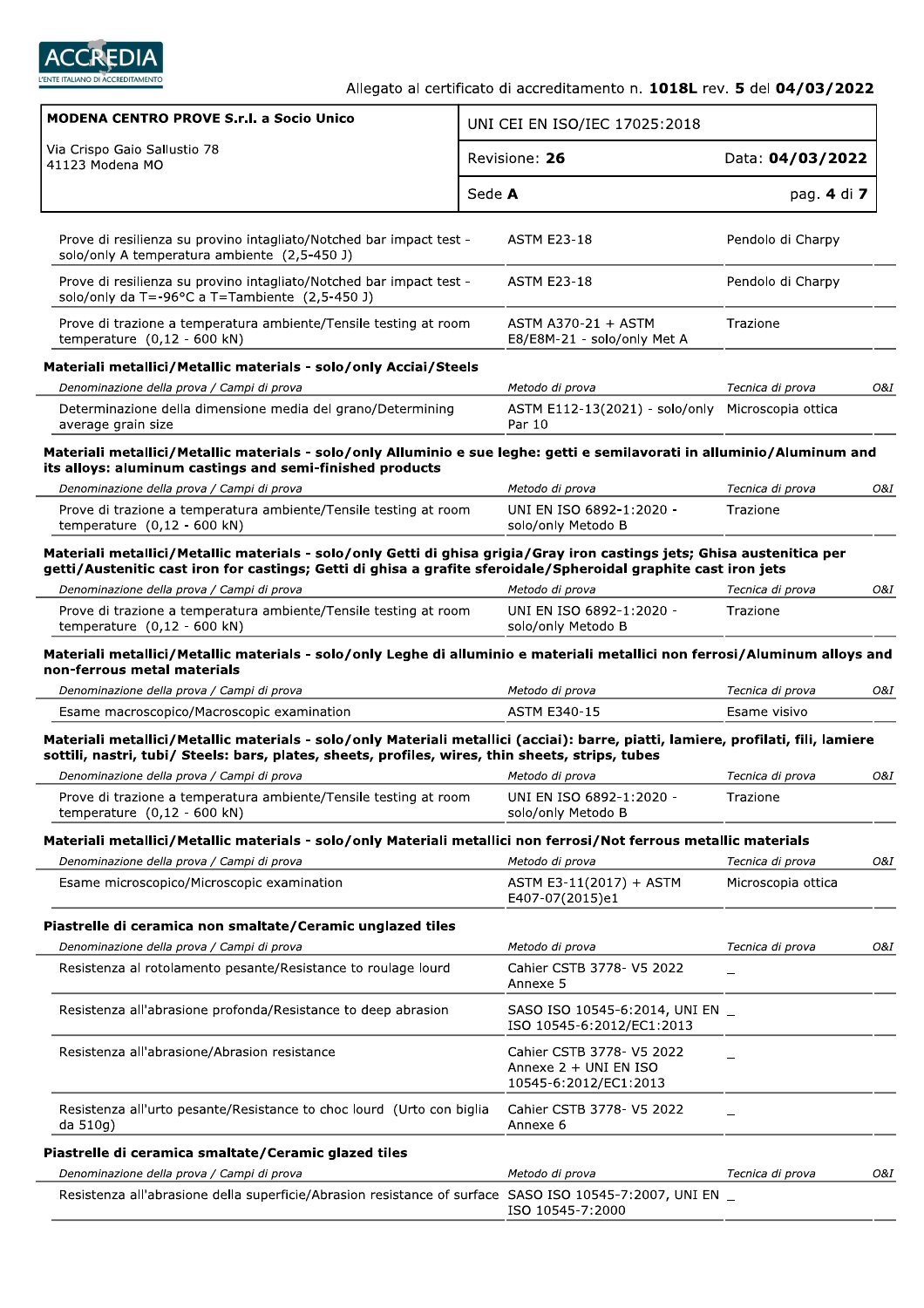

| <b>MODENA CENTRO PROVE S.r.I. a Socio Unico</b>                                                                                                                 | UNI CEI EN ISO/IEC 17025:2018                                                                                            |                            |     |
|-----------------------------------------------------------------------------------------------------------------------------------------------------------------|--------------------------------------------------------------------------------------------------------------------------|----------------------------|-----|
| Via Crispo Gaio Sallustio 78<br>41123 Modena MO                                                                                                                 | Revisione: 26                                                                                                            | Data: 04/03/2022           |     |
|                                                                                                                                                                 | Sede A                                                                                                                   | pag. 5 di 7                |     |
| Resistenza all'abrasione/Abrasion resistance                                                                                                                    | Cahier CSTB 3778- V5 2022<br>Annexe 1 + UNI EN ISO<br>10545-7:2000                                                       |                            |     |
| Resistenza all'urto leggero/Resistance to choc léger (Urto con biglia<br>da 50 g)                                                                               | Cahier CSTB 3778- V5 2022<br>Annexe 7                                                                                    |                            |     |
| Rilascio di Cadmio/Release of Cadmium, Rilascio di piombo/Release of EN ISO 10545-15:1997 + EN ISO ICP-OES<br>Lead (CPR Decisione n. 97/808/EC, 98/437/EC)      | 11885:2009, SASO ISO<br>10545-15:2006 + UNI EN ISO<br>11885:2009, UNI EN ISO<br>10545-15:2021 + UNI EN ISO<br>11885:2009 |                            |     |
| Piastrelle di ceramica/Ceramic tiles                                                                                                                            |                                                                                                                          |                            |     |
| Denominazione della prova / Campi di prova                                                                                                                      | Metodo di prova                                                                                                          | Tecnica di prova           | 0&1 |
| Assorbimento di acqua/Water absorption                                                                                                                          | SASO ISO 10545-3:2018, UNI EN _<br>ISO 10545-3:2000, UNI EN ISO<br>10545-3:2018                                          |                            |     |
| Caratteristiche dimensionali e della qualità della superficie/Dimensions SASO ISO 10545-2:2019, UNI EN _<br>and surface quality characteristics                 | ISO 10545-2:2018                                                                                                         |                            |     |
| Conservazione del decoro/Preservation of the decoration                                                                                                         | Cahier CSTB 3778- V5 2022<br>Annexe $3 + UNI EN ISO$<br>10545-7:2000                                                     |                            |     |
| Dimensioni della planarità/Dimension of planarity                                                                                                               | Cahier CSTB 3778- V5 2022<br>Annexe 9 + UNI EN ISO<br>10545-2:2018                                                       | Misura della<br>dimensione |     |
| Durezza Mohs Scratch/Mohs Scratch Hardness                                                                                                                      | ASTM C1895-20                                                                                                            |                            |     |
| Metodo di usura "MAZAUD" / "Mazaud" test method                                                                                                                 | Cahier CSTB 3778- V5 2022<br>Annexe 10                                                                                   |                            |     |
| Modulo di rottura e della forza di rottura/Modulus of rupture and<br>breaking strength                                                                          | SASO ISO 10545-4:2019, UNI EN _<br>ISO 10545-4:2019                                                                      |                            |     |
| Resistenza a flessione di piastrelle ceramiche opzione F + posate su<br>piedistalli di supporto/Resistance to bending ceramic tiles option F +<br>laid on studs | Cahier CSTB 3778- V5 2022<br>Annexe 5                                                                                    |                            |     |
| Resistenza a flessione/Flexural strength                                                                                                                        | Cahier CSTB 3778- V5 2022<br>Annexe 4 + UNI EN ISO<br>10545-4:2019                                                       |                            |     |
| Resistenza agli acidi e alle basi/Resistance to acids and bases                                                                                                 | Cahier CSTB 3778- V5 2022<br>Annexe 8 par 2                                                                              |                            |     |
| Resistenza agli sbalzi termici/Resistance to thermal shock                                                                                                      | SASO ISO 10545-9:2016, UNI EN _<br>ISO 10545-9:2014                                                                      |                            |     |
| Resistenza al gelo/Frost resistance                                                                                                                             | SASO ISO 10545-12:2007, UNI<br>EN ISO 10545-12:2000                                                                      |                            |     |
| Resistenza all'urto mediante misurazione del coefficiente di<br>restituzione/Impact resistance by measurement of coefficient of<br>restitution                  | SASO ISO 10545-5:2006, UNI EN _<br>ISO 10545-5:2000                                                                      |                            |     |
| Resistenza all'urto prolungato/Resistance to choc rèpètè (Urto con<br>biglia da 320 g)                                                                          | Cahier CSTB 3778- V5 2022<br>Annexe 11                                                                                   |                            |     |
| Resistenza alle macchie/Resistance to stains                                                                                                                    | SASO ISO 10545-14:2016, UNI<br>EN ISO 10545-14:2015                                                                      |                            |     |
| Resistenza alle macchie/Resistance to stains                                                                                                                    | Cahier CSTB 3778- V5 2022<br>Annexe 8 par 1 + UNI EN ISO<br>10545-14:2015                                                |                            |     |
|                                                                                                                                                                 |                                                                                                                          |                            |     |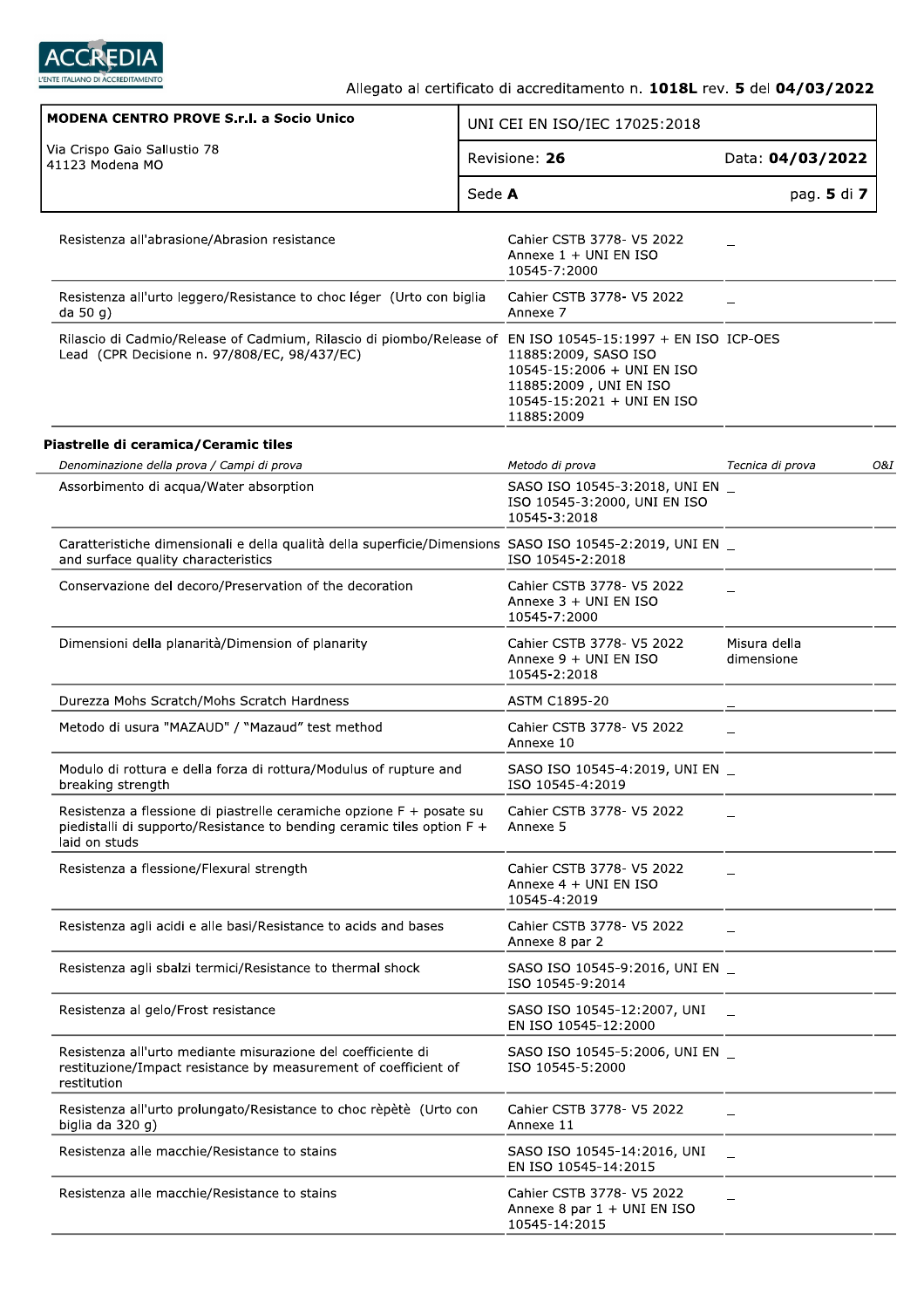

٦

| <b>MODENA CENTRO PROVE S.r.I. a Socio Unico</b>                                                                                                                           |        | UNI CEI EN ISO/IEC 17025:2018                                                              |                    |     |
|---------------------------------------------------------------------------------------------------------------------------------------------------------------------------|--------|--------------------------------------------------------------------------------------------|--------------------|-----|
| Via Crispo Gaio Sallustio 78<br>41123 Modena MO                                                                                                                           |        | Revisione: 26                                                                              | Data: 04/03/2022   |     |
|                                                                                                                                                                           | Sede A |                                                                                            | pag. 6 di 7        |     |
| Resistenza chimica/Chemical resistance                                                                                                                                    |        | SASO ISO 10545-13:2018, UNI<br>EN ISO 10545-13:2017                                        |                    |     |
| Prodotti impermeabilizzanti applicati liquidi/Liquid applied water impermeable products                                                                                   |        |                                                                                            |                    |     |
| Denominazione della prova / Campi di prova                                                                                                                                |        | Metodo di prova                                                                            | Tecnica di prova   | O&I |
| Adesione a trazione/Tensile adhesion strength, Crack bridging<br>ability/Crack bridging ability, Permeabilità all'acqua/Water<br>permeability (CPR Decisione n. 99/90/EC) |        | EN 14891:2012 Annex A, UNI EN Dinamometria<br>14891:2017 Annex A -<br>escluso/except A.8.3 |                    |     |
| Rifiuti liquidi/Liquid wastes, Rifiuti solidi/Solid wastes                                                                                                                |        |                                                                                            |                    |     |
| Denominazione della prova / Campi di prova                                                                                                                                |        | Metodo di prova                                                                            | Tecnica di prova   | 0&I |
| Idrocarburi C10-C40/Hydrocarbons C10-C40                                                                                                                                  |        | UNI EN 14039:2005                                                                          | GC-FID             |     |
| <b>Rifiuti/Wastes</b>                                                                                                                                                     |        |                                                                                            |                    |     |
| Denominazione della prova / Campi di prova                                                                                                                                |        | Metodo di prova                                                                            | Tecnica di prova   | O&I |
| Perdita al fuoco (PAF)/Loss on ignition, Residuo al fuoco<br>(ROI)/Residue on ignition                                                                                    |        | UNI EN 15169:2007                                                                          | Gravimetria        |     |
| Rifiuti/Wastes, Terreni (1)/Soils (1)                                                                                                                                     |        |                                                                                            |                    |     |
| Denominazione della prova / Campi di prova                                                                                                                                |        | Metodo di prova                                                                            | Tecnica di prova   | O&I |
| Antimonio/Antimony, Arsenico/Arsenic, Cadmio/Cadmium,<br>Cobalto/Cobalt, Cromo/Chromium, Nichel/Nickel, Piombo/Lead,<br>Rame/Copper, Zinco/Zinc                           |        | UNI EN 13656:2021, UNI EN ISO ICP-OES<br>11885:2009                                        |                    |     |
| Rivestimenti per pavimentazioni/Floor coverings                                                                                                                           |        |                                                                                            |                    |     |
| Denominazione della prova / Campi di prova                                                                                                                                |        | Metodo di prova                                                                            | Tecnica di prova   | O&I |
| Proprietà antiscivolo - Test su rampa inclinata con calzature/Anti-slip<br>property - Walking method - Ramp test                                                          |        | DIN 51130:2014 - escluso/except $\_$<br>escluso capitoli 4.2, 6                            |                    |     |
| Proprietà antiscivolo - Test su rampa inclinata su superficie bagnata a<br>piedi nudi/Anti-slip properties - Wet-loaded barefoot areas - Walking<br>method - Ramp test    |        | DIN 51097:1992                                                                             |                    |     |
| Suoli/Soils                                                                                                                                                               |        |                                                                                            |                    |     |
| Denominazione della prova / Campi di prova                                                                                                                                |        | Metodo di prova                                                                            | Tecnica di prova   | O&I |
| Idrocarburi pesanti C>12/Heavy hydrocarbons C>12                                                                                                                          |        | <b>ISPRA Man 75 2011</b>                                                                   | GC-FID             |     |
| Superfici pedonali/Pedestrian surfaces                                                                                                                                    |        |                                                                                            |                    |     |
| Denominazione della prova / Campi di prova                                                                                                                                |        | Metodo di prova                                                                            | Tecnica di prova   | O&I |
| Resistenza allo scivolamento/Slip resistance                                                                                                                              |        | BS 7976-2:2002/A1:2013                                                                     |                    |     |
| Resistenza allo scivolamento/Slip resistance                                                                                                                              |        | AS 4586:2013 App A                                                                         | Metodo del pendolo |     |
| Resistenza allo scivolamento/Slip resistance                                                                                                                              |        | UNE 41901:2017 EX, UNE<br>41902:2017 EX                                                    | Metodo del pendolo |     |

÷